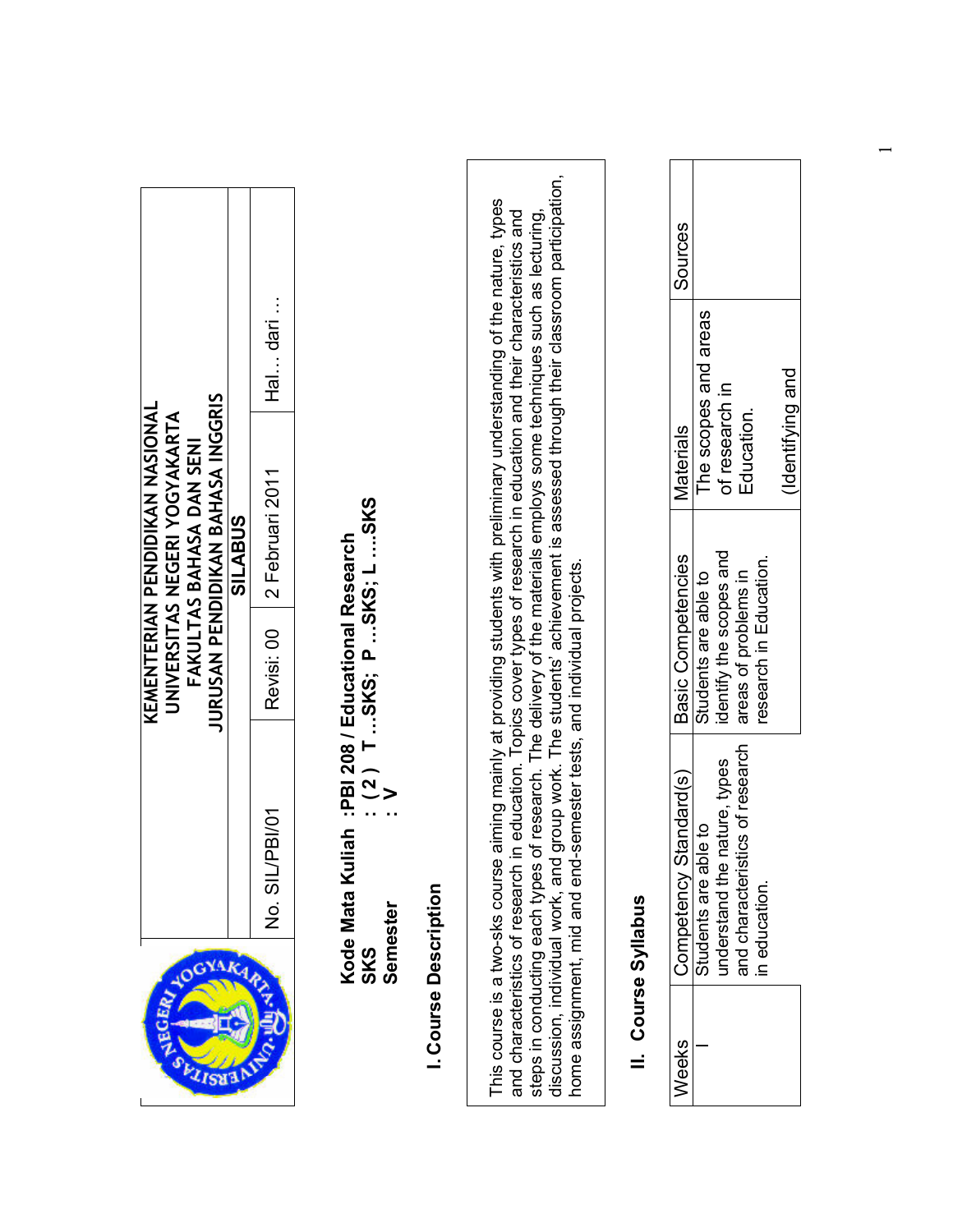|           |                                                                                                                                              | formulating) Research<br>educational research.<br>problems in                                           |  |
|-----------|----------------------------------------------------------------------------------------------------------------------------------------------|---------------------------------------------------------------------------------------------------------|--|
| $\equiv$  | research design based<br>Students are able to<br>research problems.<br>nominate a certain<br>on the identified                               | natures of quantitative,<br>qualitative and mixed-<br>The definition and<br>research designs            |  |
| $\ge$     | variables in quantitative<br>explain the designs and<br>Students are able to<br>research.                                                    | Research designs and<br>quantitative research<br>variables in                                           |  |
| ミーマー      | educational research.<br>explain the sampling<br>Students are able to<br>techniques in                                                       | Population, sample &<br>sampling techniques                                                             |  |
| VIII - IX | and the development of<br>quantitative research.<br>research instruments<br>Students are able to<br>such instruments in<br>identify types of | collection in quantitative<br>Instrument validity and<br>Instruments of data<br>research<br>reliability |  |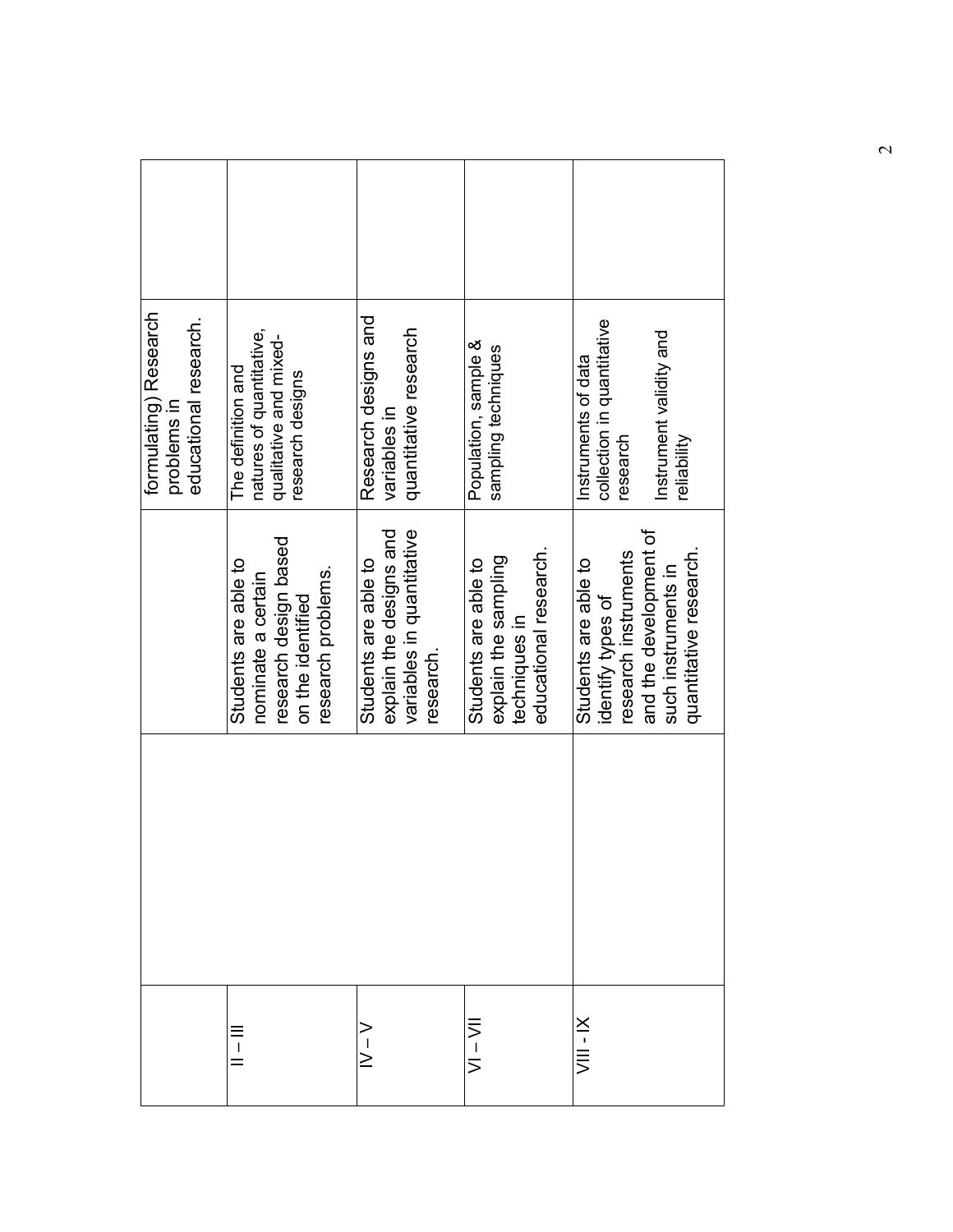| inferential statistics<br>Pre-analysis tests<br>Descriptive and                            |                             | phenomenological, and<br>ethnography research.<br>designs: Case study<br>Qualitative research                               | Subjects, objects and<br>Qualitative research:<br>Sources of data in<br>units of analysis                              | collection in qualitative<br>Instrument validity and<br>Instruments of data<br>research<br>reliability           | Models and techniques<br>of qualitative data<br>analyses                                     |
|--------------------------------------------------------------------------------------------|-----------------------------|-----------------------------------------------------------------------------------------------------------------------------|------------------------------------------------------------------------------------------------------------------------|------------------------------------------------------------------------------------------------------------------|----------------------------------------------------------------------------------------------|
| quantitative research.<br>Students are able to<br>explain/describe the<br>data analysis in |                             | explain and differentiate<br>Students are able to<br>qualitative research<br>characteristics of<br>the types and<br>designs | explain the sources of<br>data appropriate with<br>Students are able to<br>qualitative research.<br>certain designs in | and the development of<br>research instruments<br>Students are able to<br>such instruments.<br>identify types of | explain the qualitative<br>educational research.<br>Students are able to<br>data analysis in |
|                                                                                            | <b>GST</b><br>Mid-semestert |                                                                                                                             |                                                                                                                        |                                                                                                                  |                                                                                              |
| ×                                                                                          | $\overline{\times}$         | $ 1 \times - 1 \times$                                                                                                      | $\bar{\bar{\mathsf{x}}}$                                                                                               | $XX - NN$                                                                                                        | $\gtrapprox$                                                                                 |